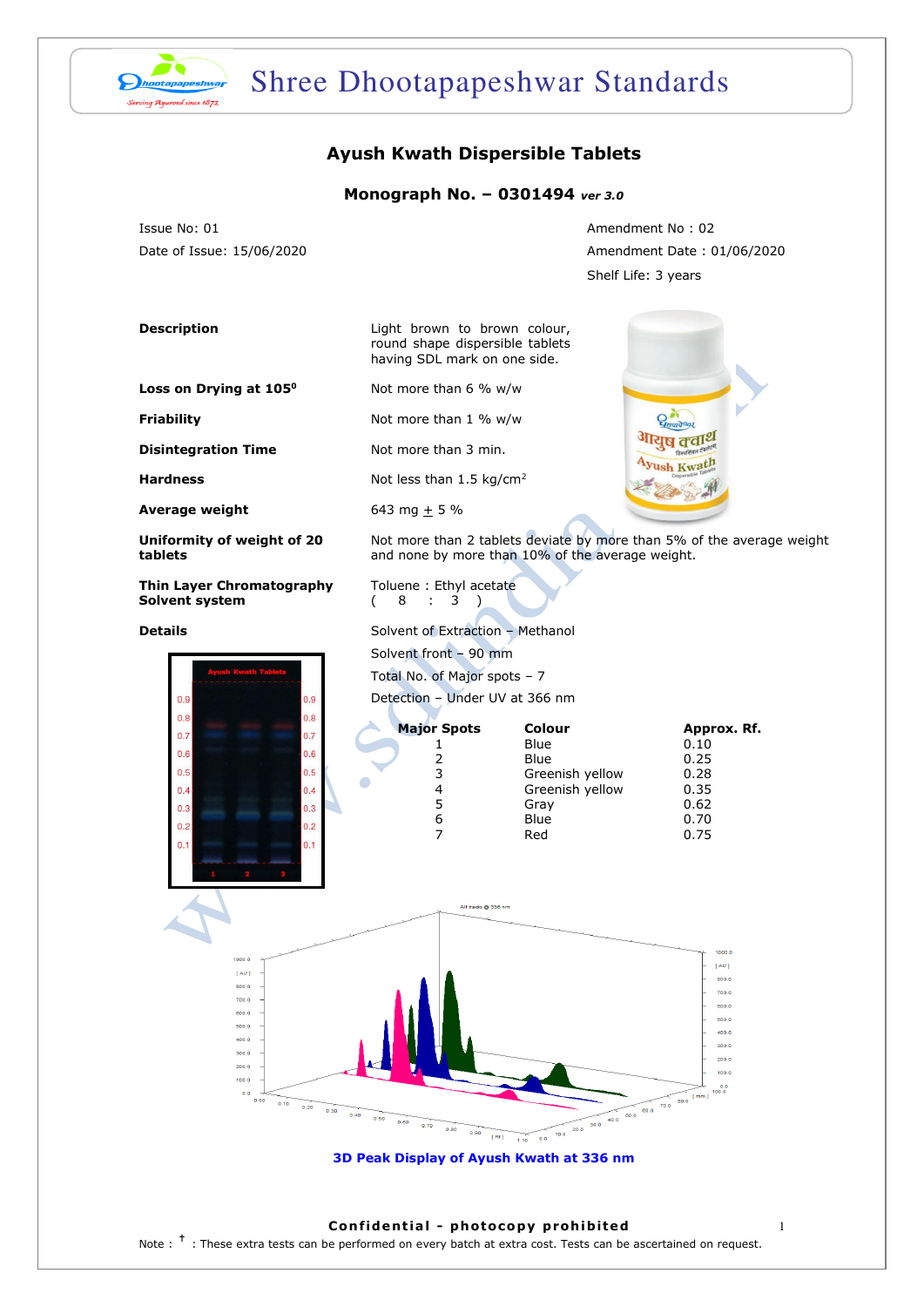

## Shree Dhootapapeshwar Standards

#### **HPTLC Profile**

**i) Ursolic acid When examined in the range of 200 nm to 400 nm, the test solution** shows absorption maxima at about 366 nm corresponding with Ursolic acid standard.





 $H\Omega$ 

 $OCH<sub>3</sub>$ 



10-Gingerol

**ii) Gingerol** When examined in the range of 400 nm to 700 nm, the test solution shows absorption maxima at about 568 nm corresponding with Gingerol standard.





**iii) Cinnamaldehyde** When examined in the range of 200 nm to 400 nm, the test solution shows absorption maxima at about 295 nm corresponding with Cinnamaldehyde standard.



#### **Confidential - photocopy prohibited** 2

Note :  $^{\dagger}$  : These extra tests can be performed on every batch at extra cost. Tests can be ascertained on request.